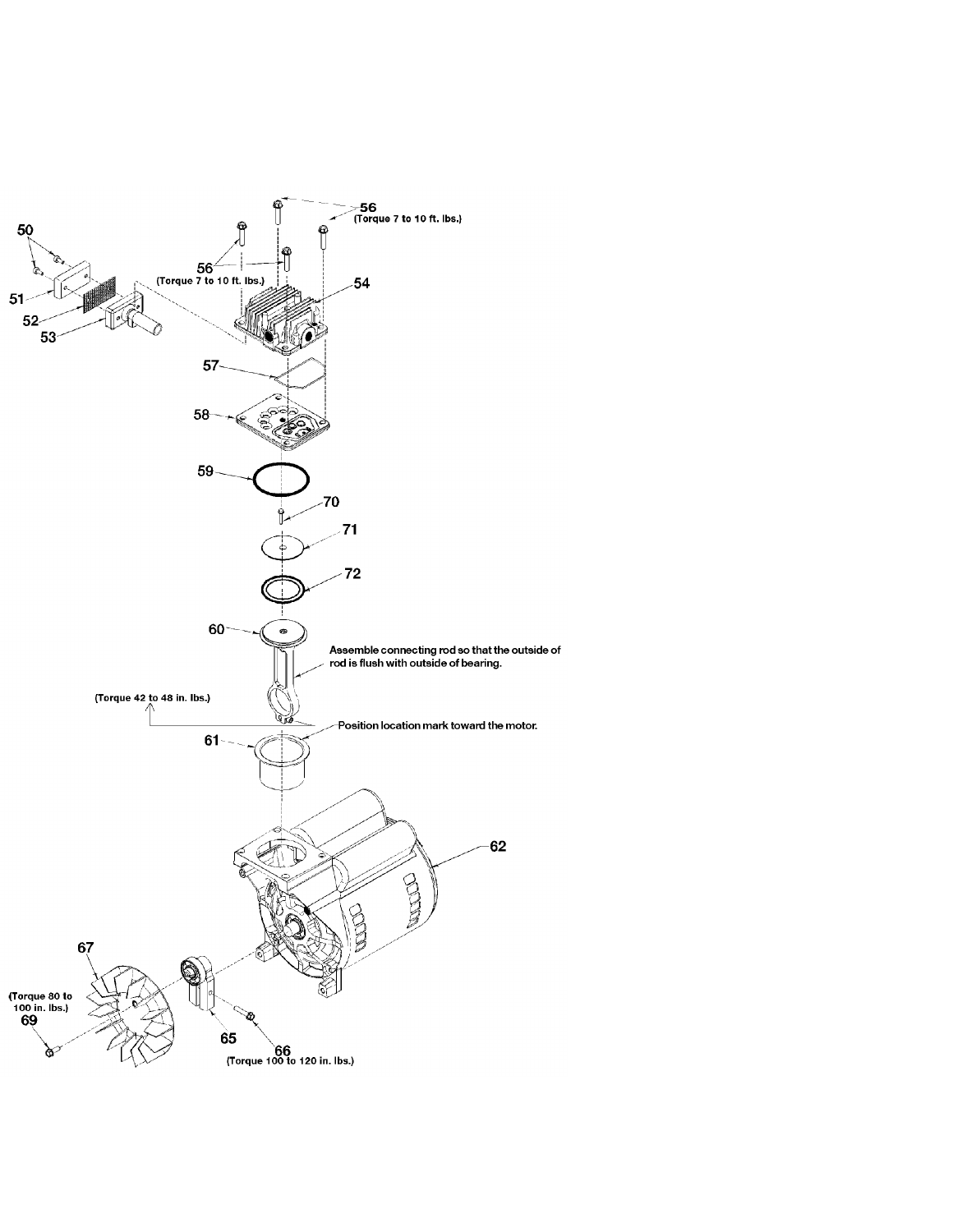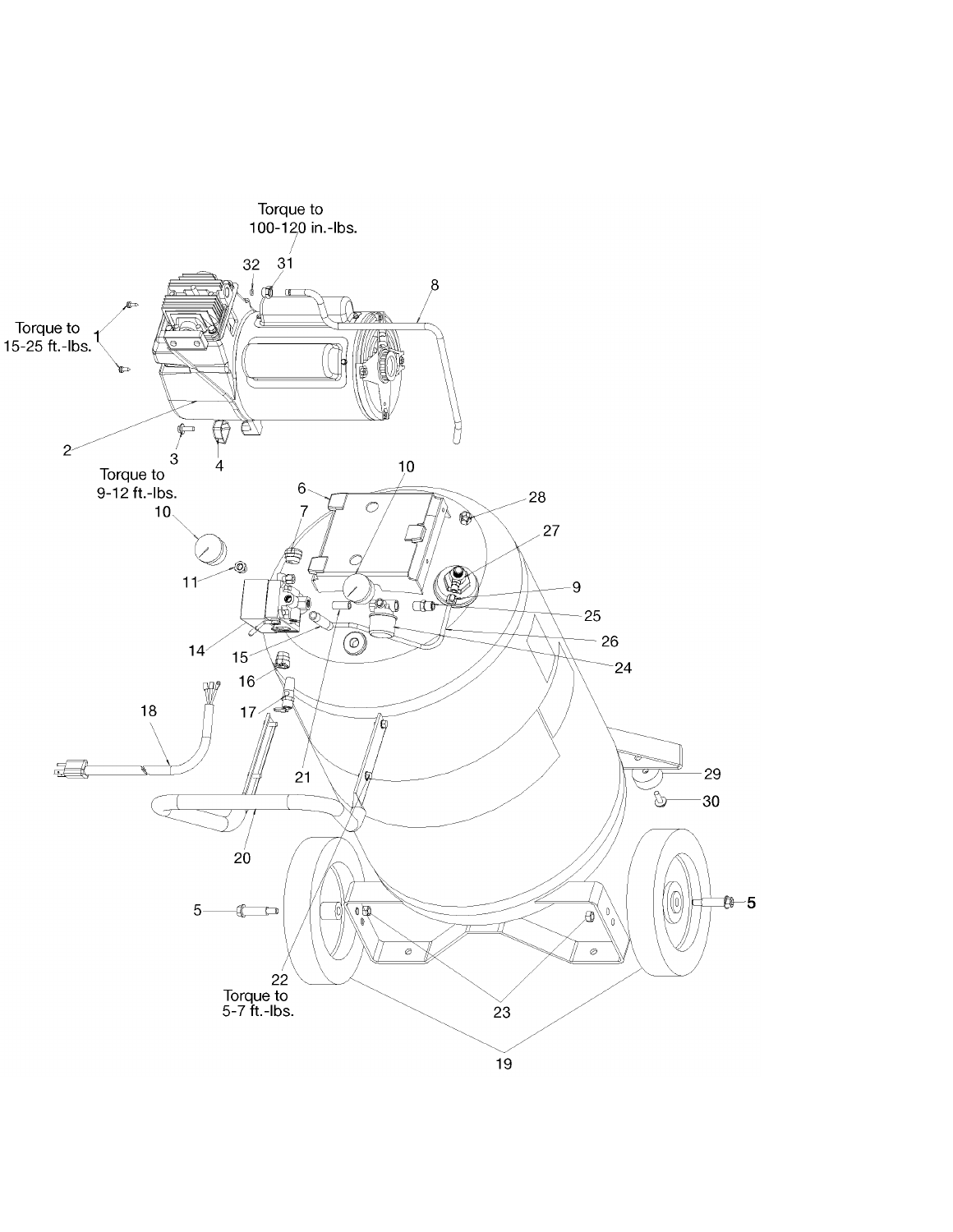## **Parts List for FB5020VP Type 1**

| Item Number    | <b>Part Number</b> | Description                 | <b>Qty Required</b> |
|----------------|--------------------|-----------------------------|---------------------|
| $\mathbf{1}$   | $ACG-408$          | <b>ASSY FASTENER</b>        | $\overline{2}$      |
| $\overline{2}$ | AC-0376            | <b>SHROUD MINI</b>          | $\mathbf{1}$        |
| 3              | 91895680           | SCREW .250-20X.750 H        | $\overline{2}$      |
| $\overline{4}$ | $ACG-18$           | <b>CUP SADDLE MOUNT</b>     | $\overline{2}$      |
| 5              | $CAC-60$           | BOLT .375-16X2.25 UN        | $\overline{2}$      |
| 6              | $AC-0716$          | <b>ISOLATOR 3PT MOUNT 9</b> | 3                   |
| $\overline{7}$ | 33821-00           | <b>BUSHING</b>              | $\mathbf{1}$        |
| $\overline{7}$ | 438010040063       | <b>HEYCO BUSHINGS</b>       | $\mathbf{1}$        |
| 8              | $AC-0605-1$        | TUBE OUTLET 3/8 OD A        | $\mathbf{1}$        |
| 9              | SSP-7811           | <b>ASSY NUT SLEEVE 1/4</b>  | $\mathbf{1}$        |
| 10             | Z-D23004           | GAUGE 1.5OD 200PSI.         | $\mathbf{1}$        |
| 11             | SSP-6021           | <b>BUSHING REDUCER 1/8-</b> | $\mathbf{1}$        |
| 14             | 5140117-69         | PRESSURE SWITCH             | $\mathbf{1}$        |
| 15             | SSP-480            | NIPPLE $1/4-18$ NPT X       | $\mathbf{1}$        |
| 16             | SSW-7385           | <b>BUSHING STRAIN RELIE</b> | $\mathbf{1}$        |
| 17             | TIA-4150           | <b>VALVE SAFETY 150.25</b>  | $\mathbf{1}$        |
| 18             | SUDL-413-2         | ASSY CORD POWER ST          | $\mathbf{1}$        |
| 19             | D23138             | WHEEL 9 BLACK SEMI-P        | $\overline{2}$      |
| 20             | AC-0609            | <b>HANDLE P/L PAINTED</b>   | $\mathbf{1}$        |
| 21             | N044990            | NIPPLE CLOSE 1/4-18         | 1                   |
| 22             | SSF-981            | SCREW .250-14X.500 H        | 4                   |
| 23             | SSF-8080-ZN        | NUT .375-16 UNC-2B H        | $\overline{2}$      |
| 24             | CAC-4296-1         | REGULATOR 3PORT P2 L        | 1                   |
| 25             | D <sub>26889</sub> | ADAPTER .25 NPT X .2        | 1                   |
| 26             | $AC-0630$          | <b>TUBE PRESSURE RELIEF</b> | 1                   |
| 27             | A19712             | VALVE CHECK 1/2NPT X        | 1                   |
| 28             | SSP-7813           | <b>ASSY NUT SLEEVE 3/8</b>  | $\mathbf{1}$        |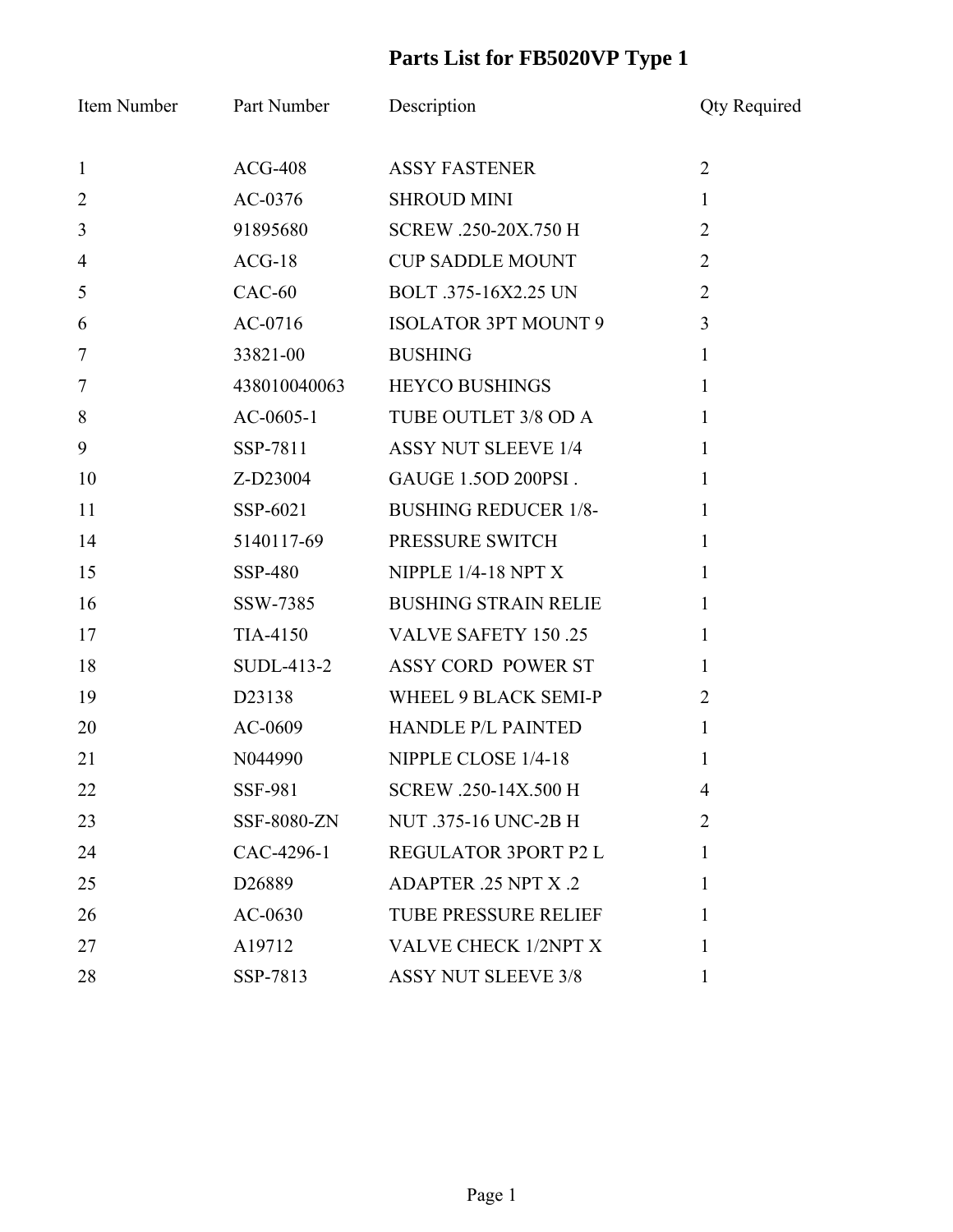## **Parts List for FB5020VP Type 1**

| Item Number | Part Number | Description                 | <b>Qty Required</b> |
|-------------|-------------|-----------------------------|---------------------|
| 29          | SST-107     | <b>BUMPER RECESSED RUBB</b> | $\overline{2}$      |
| 30          | SSF-630     | SCREW .250-20X1.50 H        | $\overline{2}$      |
| 31          | SSP-7821-1  | <b>NUT .563-18 UNF HEX</b>  | $\mathbf{1}$        |
| 32          | SSG-3105    | ORING 306/296ID 073/        | $\mathbf{1}$        |
| 50          | KK-4981     | <b>KIT MUFFLER FILTER</b>   | $\mathbf{1}$        |
| 51          | DAC-143     | <b>FILTER INTAKE</b>        | $\mathbf{1}$        |
| 52          | KK-4981     | <b>KIT MUFFLER FILTER</b>   | $\mathbf{1}$        |
| 53          | KK-4981     | <b>KIT MUFFLER FILTER</b>   | $\mathbf{1}$        |
| 54          | $AC-0037$   | <b>HEAD 3/8 OUTLET FRON</b> | $\mathbf{1}$        |
| 56          | SSF-927     | SCREW .250-20X1.125         | $\overline{4}$      |
| 57          | $ACG-45$    | ORING P/L HEAD              | $\mathbf{1}$        |
| 58          | Z-AC-0032   | <b>ASSY VALVE PLATE</b>     | $\mathbf{1}$        |
| 59          | SSG-8156    | ORING 2.759/2.719ID         | $\mathbf{1}$        |
| 60          | KK-4835     | KIT CONNECTING ROD L        | $\mathbf{1}$        |
| 61          | KK-4835     | KIT CONNECTING ROD L        | $\mathbf{1}$        |
| 62          | 000000-00   | No Longer Available         | $\mathbf{1}$        |
| 65          | Z-AC-0140   | ASSY ECCENTRIC BEARI        | $\mathbf{1}$        |
| 66          | SSF-615     | SCREW .250-20X1.25 U        | $\mathbf{1}$        |
| 67          | AC-0108     | <b>FAN 5.75 DIA</b>         | $\mathbf{1}$        |
| 69          | SSF-586     | SCREW .250-20X.750 U        | 1                   |
| 70          | SSF-3158-1  | <b>SCREW #10-24X.750 TH</b> | 1                   |
| 71          | KK-4835     | KIT CONNECTING ROD L        | 1                   |
| 72          | KK-4835     | KIT CONNECTING ROD L        | 1                   |
| 856         | 69D109740   | <b>KIT UNLOADER VALVE R</b> | 1                   |
| 856         | 000000-00   | No Longer Available         | 1                   |
| 856         | N286039     | <b>DRAIN VALVE</b>          | 1                   |
| 856         | K-0650      | KIT COMP RING REPLAC        | $\mathbf{1}$        |